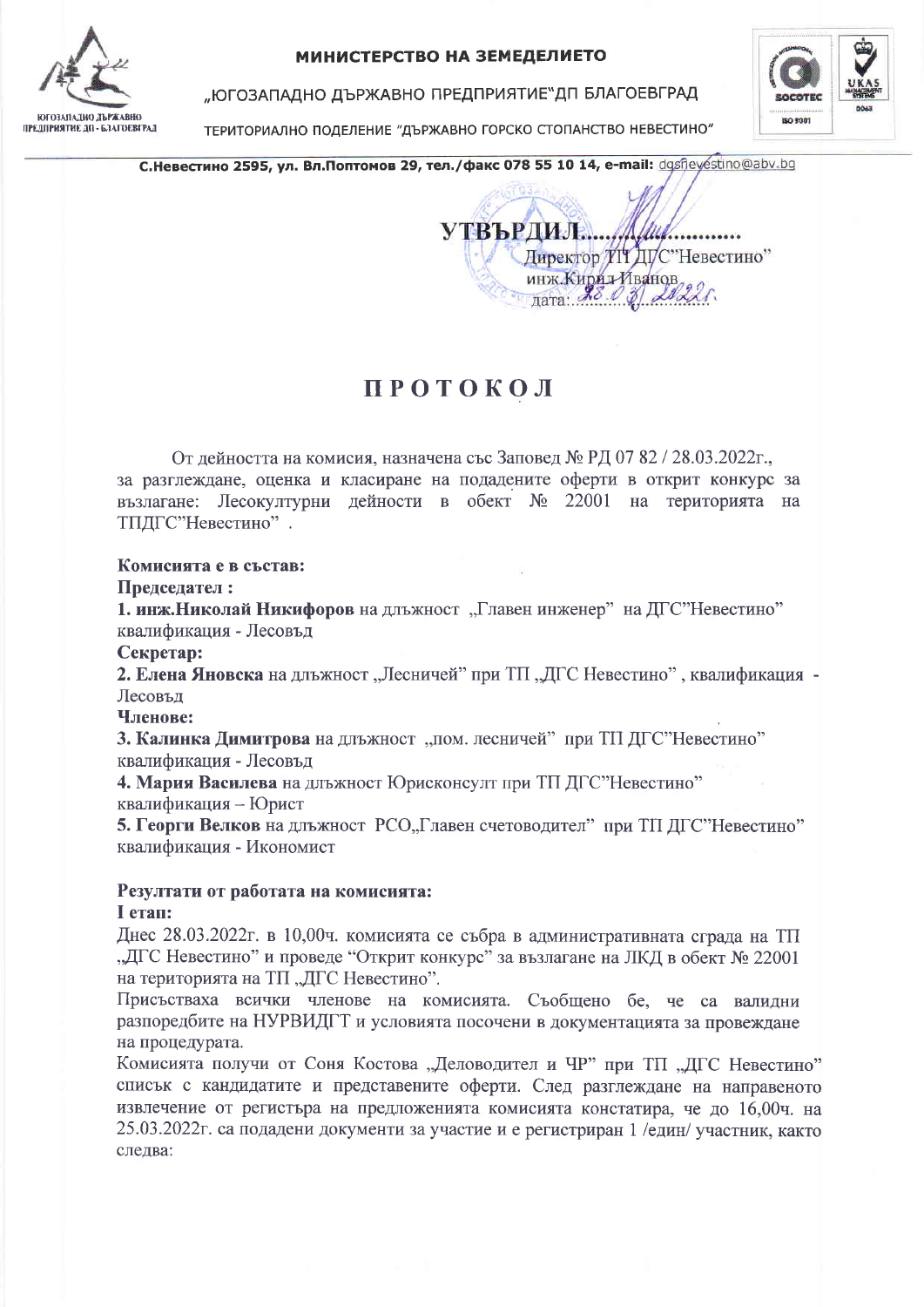| Bx.N2 | Дата                     | час   | Име на кандидата                   |
|-------|--------------------------|-------|------------------------------------|
|       | $12-00-101$ 25.3.2022 r. | 15:50 | "Мираж К-2013" ЕООД, гр. Кюстендил |

За участника "Мираж К 2013" ЕООД, гр. Кюстендил не присъства представител.

М.Василева прочете заповедта за назначаване на комисия, след което изчете регистъра на предложенията. След като научиха наименованията на участниците, всички членове на комисията подписаха Декларации по чл.21, ал.6 от Наредба за условията и реда за възлагане изпълнението на дейности в горските територии льржавна и общинска собственост и за ползването на дървесина и недървесни горски продукти.

Председателят на комисията показа плика на участника подал оферта и комисията установи, че същият е надписан съгласно изискванията на Възложителя. След като отвори основния плик на "Мираж К-2013" ЕООД, комисията установи, че същият съдържа ВСИЧКИ необходими документи съгласно изискванията на Възложителя. Документите представени от кандидата са описани в работен протокол неразделна част от настоящия. Комисията констатира, че няма липса на документи и взе единодушно решение за допускане на участника до втория етап на процедурата отваряне на плика с предложената цена.

## Служебно проверена информация:

- 1. Въз основа на посоченият в офертата ЕИК и на основание чл.23, ал.6 от закона за търговския регистър и регистъра на юридическите лица с нестопанска цел, комисията извърши служебна проверка на интернет страницата на ТР към АВ, при което се установи, че участникът е вписани в ТР и офертата му е подписана от лице с надлежна представителна власт.
- 2. Участникът е внесъл в законоустановения срок гаранция за участие по сметката на ТП "ДГС Невестино"
- 3. Участникът е вписан в публичния регистър към ИАГ и притежава удостоверение за регистрация за съответната дейност.

Комисията пристъпи към II етап: отваряне и съобщаване на техническите и ценовите предложения на допуснатите участници:

1. В офертата си участникът "Мираж К- 2013" ЕООД, гр. Кюстендил е направил следното предложение:

Обща цена за дейностите: 12741,63лв. без ДДС / дванадесет хиляди селемстотин четиридесет и един лева и 63ст./.

Начин на плащане - 80% от стойността на приетата с приемателно предавателен протокол (ППП) работа до приключване на есенната инвентаризация за горските култури за дейности по залесяване и съпътстващите ги дейности.

## III етаап: Оценка на Ценовите предложения по критерий "икономически найизгодна оферта", като предлага следното класиране на участниците: На основние чл.22, ал.17, комисията обявява за спечелил открития конкурс:

"Мираж К-2013"ООД, гр. Кюстендил 2535, ул. "Хисарлъка" №183, общ. Кюстендил, обл. Кюстендил, ЕИК 202410676, представлявано от Иван Йорданов Кирилов в качеството си на управител, и с предложение за цена: 12741,63лв. без ДДС / дванадесет хиляди седемстотин четиридесет и един лева и 63ст./.

Отстранени участници: Няма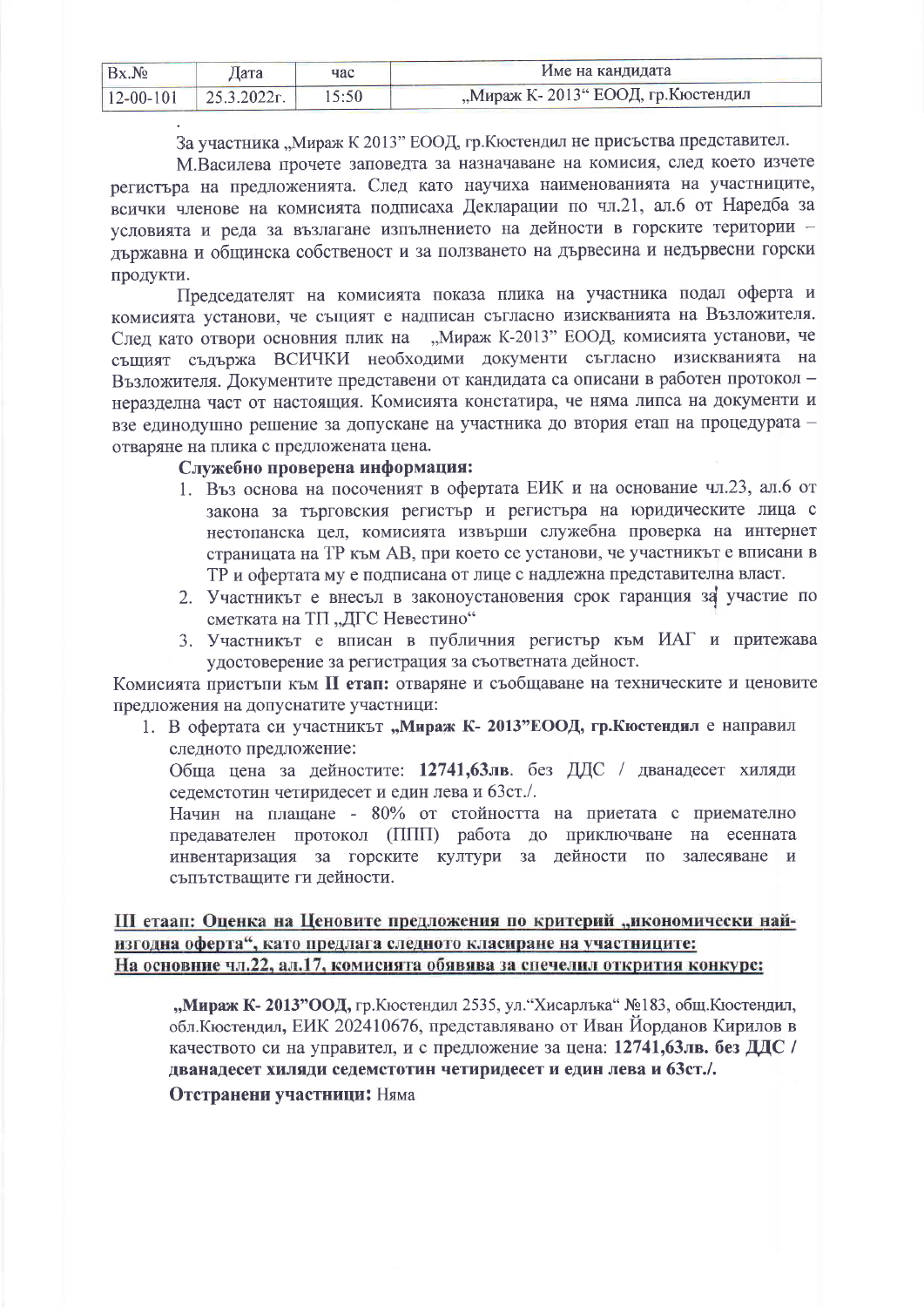#### Откритият конкурс приключи в 10,45ч. на 28.03.2022г.

Настоящият протокол съдържащ 3 /три/ страници, съставен на 28.03.2022г. и цялата документация в процедурата се предава на възложителя, за вземане на решение по чл.23 от НУРВИДГТ. U.

Председател :инж. Николай Никифоров ......... Секретар: Елена Яновска... Членове: 1. Калинка Димитрова... 2. Мария Василева... 3. Георги Велков....... \*\*\*\*\*\*\*\*\*\*\*\*\*\*\*\*\*\*<mark>\*</mark>\*\*\* \*\*\*\*\*\*\*\*\*\*\*\*\*\* \*\*\*\*\*\*\*\*\*\*\*\*\*\*\*\* Приех протокола и документацията на 28.03.2022г. ВЪЗЛОЖИТЕЛ:.....

Директор ТП" ДГС Невестино"- инж. Кирил Иванов